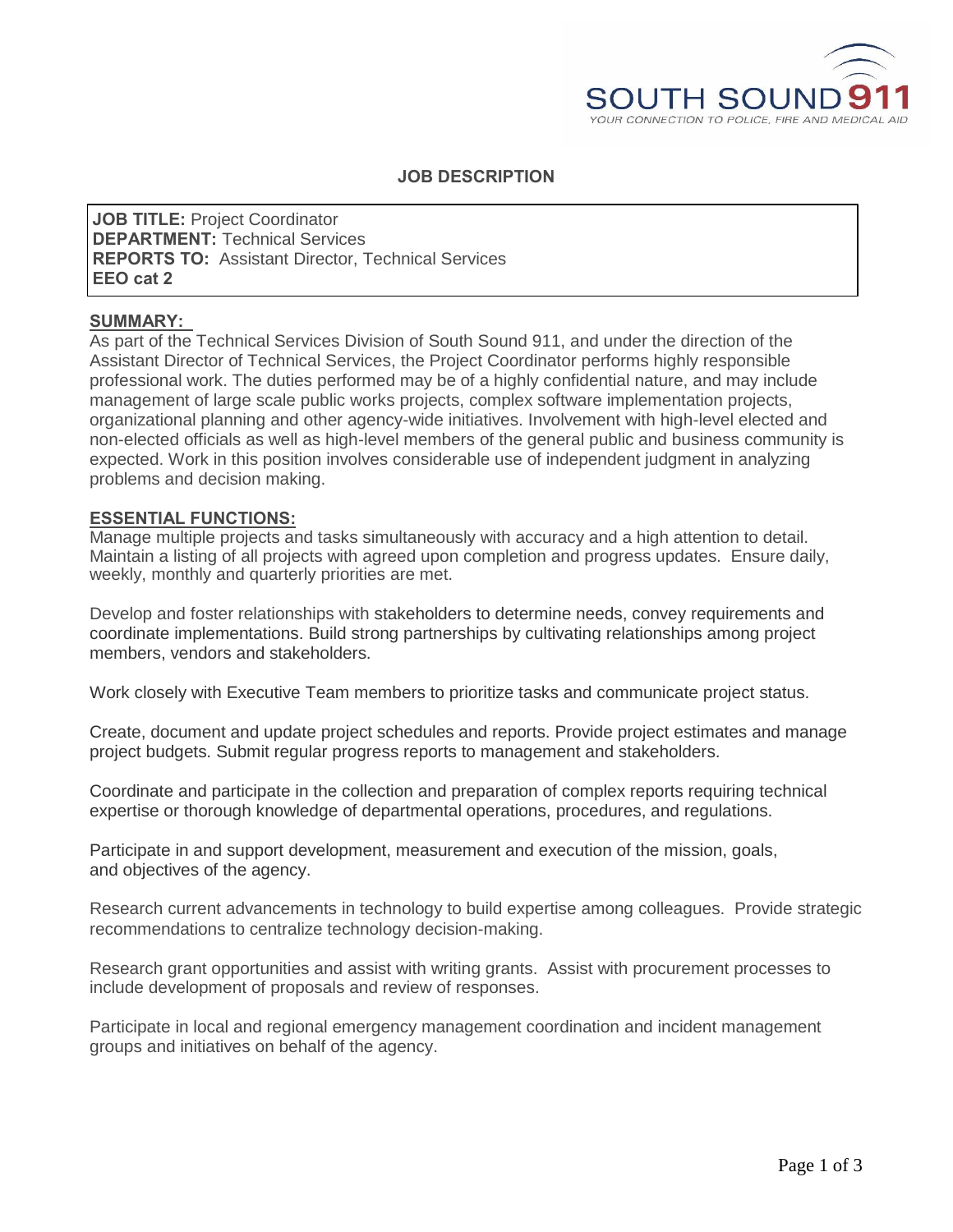# **QUALIFICATIONS:**

Bachelor's degree or four years of progressive training and/or coursework with a focus on project management, business administration, public administration or related field, and four years of increasingly responsible experience. Additional related education or experience may substitute yearfor-year for the requirements.

## **REQUIRED ABILITY, KNOWLEDGE AND EXPECTATIONS:**

Principles and practices of project management, including development, planning, coordination, monitoring, evaluation and problem solving.

Demonstrate understanding of project management concepts.

Ability to manage multiple projects and tasks simultaneously with accuracy and a high attention to detail.

Organize and coordinate meetings regarding projects, trainings, distribution of information. Research methodology, data collection, analysis and reporting.

Significant understanding of public safety emergency communications and records operations and practices.

Technical skills to apply towards data analysis, business process modeling, and other advanced technologies.

Proficient computer skills including knowledge of and experience with computer databases such as Microsoft. Strong working knowledge and experience with Microsoft Office products, written and digital project management tools such as Gantt charts.

Communicate efficiently and effectively both orally and in writing using tact, patience and courtesy. Maintain cooperative and effective working relationships with others.

Follow safety rules and regulations.

Motivated self-starter willing to take initiative.

Organize work to meet schedules and timelines.

Work independently and confidentially and with discretion with minimal managerial supervision. Understanding of the operation of public safety agencies.

## **LICENSES, CERTIFICATES AND OTHER REQUIREMENTS:**

A valid Washington State driver's license may be required. Ability to obtain and maintain Project Management Professional (PMP) certification.

#### **PHYSICAL REQUIREMENTS:**

The physical demands described here are representative of those that must be met by an employee to successfully perform the essential functions of this job. Reasonable accommodations may be made to enable individuals with disabilities to perform the essential functions.

While performing the duties of this job, the employee is regularly required to sit at a computer terminal, frequent walking both indoors and out; use hands to finger, handle, or feel and talk or hear. The employee is frequently required to reach with hands and arms.

#### **WORKING ENVIRONMENT:**

Employee works in an indoor climate-controlled office environment. The noise level in the work environment is usually quiet. This position will interact with employees and customers on a regular basis.

#### **MACHINES/TOOLS/EQUIPMENT/WORK AIDS:**

Personal computer, copy machines, telephone, fax machine, E-mail, printers.

#### **POTENTIAL HAZARDS:**

The hazards are consistent within an office environment.